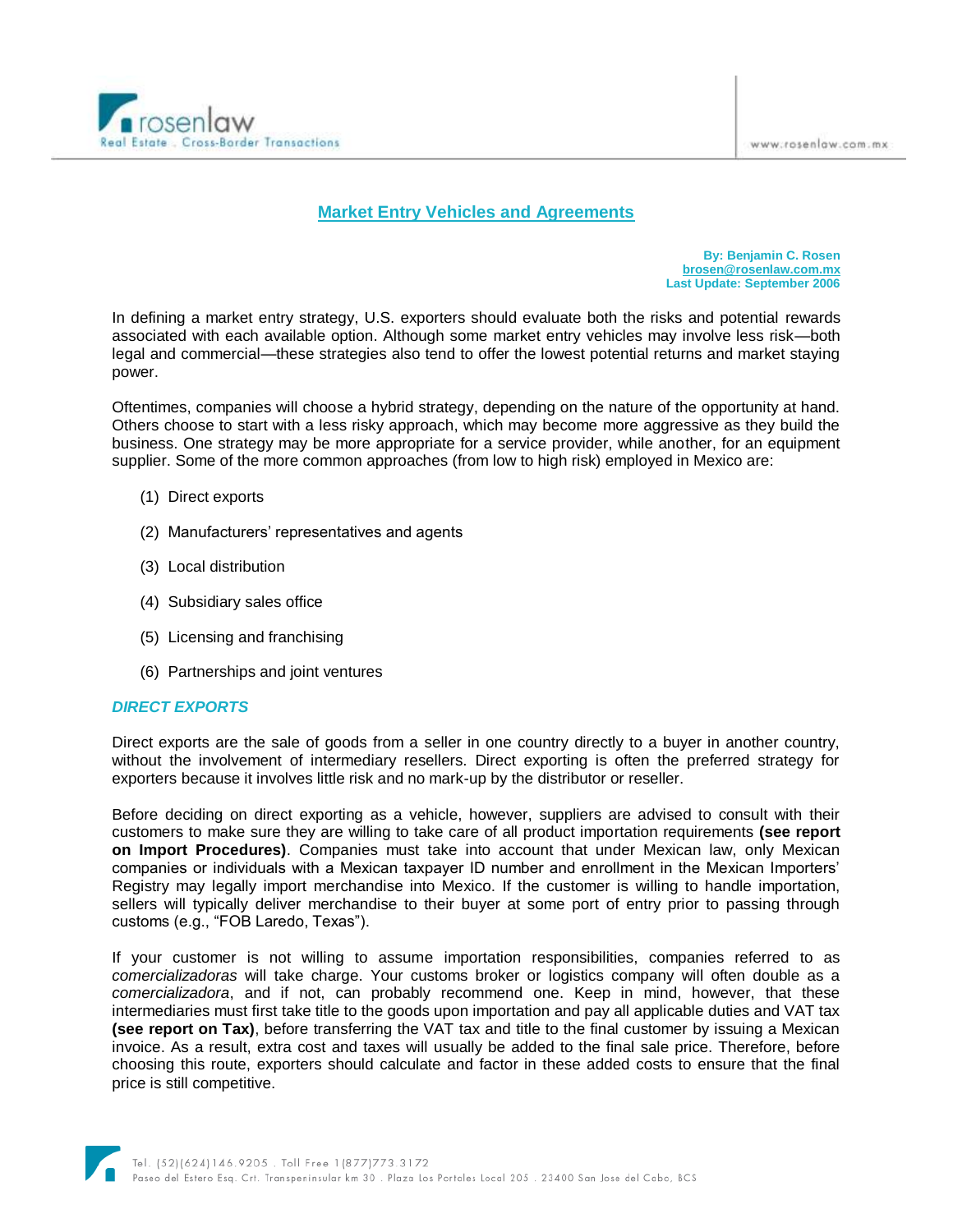

### *Purchase and Sale Agreements and Securing Payment*

When selling to Mexican buyers it is very important to document the transaction with a purchase agreement **(see report on Payment and Collections)**. Without such an agreement, you will have little legal recourse if your customer fails to pay for an order or otherwise does not fulfill his end of the bargain.

Some of the most important provisions of a purchase agreement include:

- $\triangleright$  The law and courts that govern the agreement. In other words, the contract should clearly spell out (i) under what law and (ii) in which courts (two distinct, but related concepts) controversies are to be heard. If the sale is to be consummated on the U.S. side of the border (i.e., delivery, payment in full, and transfer of title occurs prior to importation), then the seller should feel free to insist that U.S. law and courts govern. If, however, the seller is required to import and deliver in Mexico or if payment terms or financing is provided, then exporters are in most cases advised to insist that Mexican law and courts apply. (If you have to repossess the goods or sue for nonpayment, doing so from a U.S. jurisdiction where the buyer has no legal address and conducts no business will be very difficult. And even if you are successful in such a claim in the U.S., if the buyer has no assets in the U.S., any judgment to collect will have to be executed and enforced in Mexico.) Parties should also be aware of the **International Convention on the Sale of Goods**, a multilateral treaty to which Mexico and the U.S. are parties, which sets forth the rules of the game for international purchase agreements between entities from countries that have ratified the treaty.
- $\triangleright$  Contract price and payment terms
- $\triangleright$  Description of the goods sold
- $\triangleright$  Delivery terms
- $\triangleright$  Term or duration of the contract
- $\triangleright$  Grounds for termination
- $\triangleright$  Confidentiality, non-disclosure, and other provisions to protect the parties' know-how and intellectual property

Exporters that give their buyers "terms", which allow for deferred payment (in whole or in part) within a specified period of time following the signing of the contract and the delivery of the merchandise, are strongly advised to require their customers to execute a **promissory note, standby letter of credit or similar security device to ensure payment**. Without such security—and even with a signed purchase agreement—collecting from a defaulting buyer is very difficult at best.

### *MANUFACTURER'S REPRESENTATIVES AND AGENTS*

As discussed above, a foreign vendor can sell goods or services in Mexico directly. However, a vendor may decide, for various reasons, to use other methods to market and sell his merchandise in Mexico, such as independent agents or manufacturer's representatives in Mexico. Agents offer their foreign principals local know-how and contacts without having to open a local office.

Such a relationship is usually documented by a service agreement (your representative is providing you the service of marketing and selling the goods or services on your behalf) or by a commission agreement.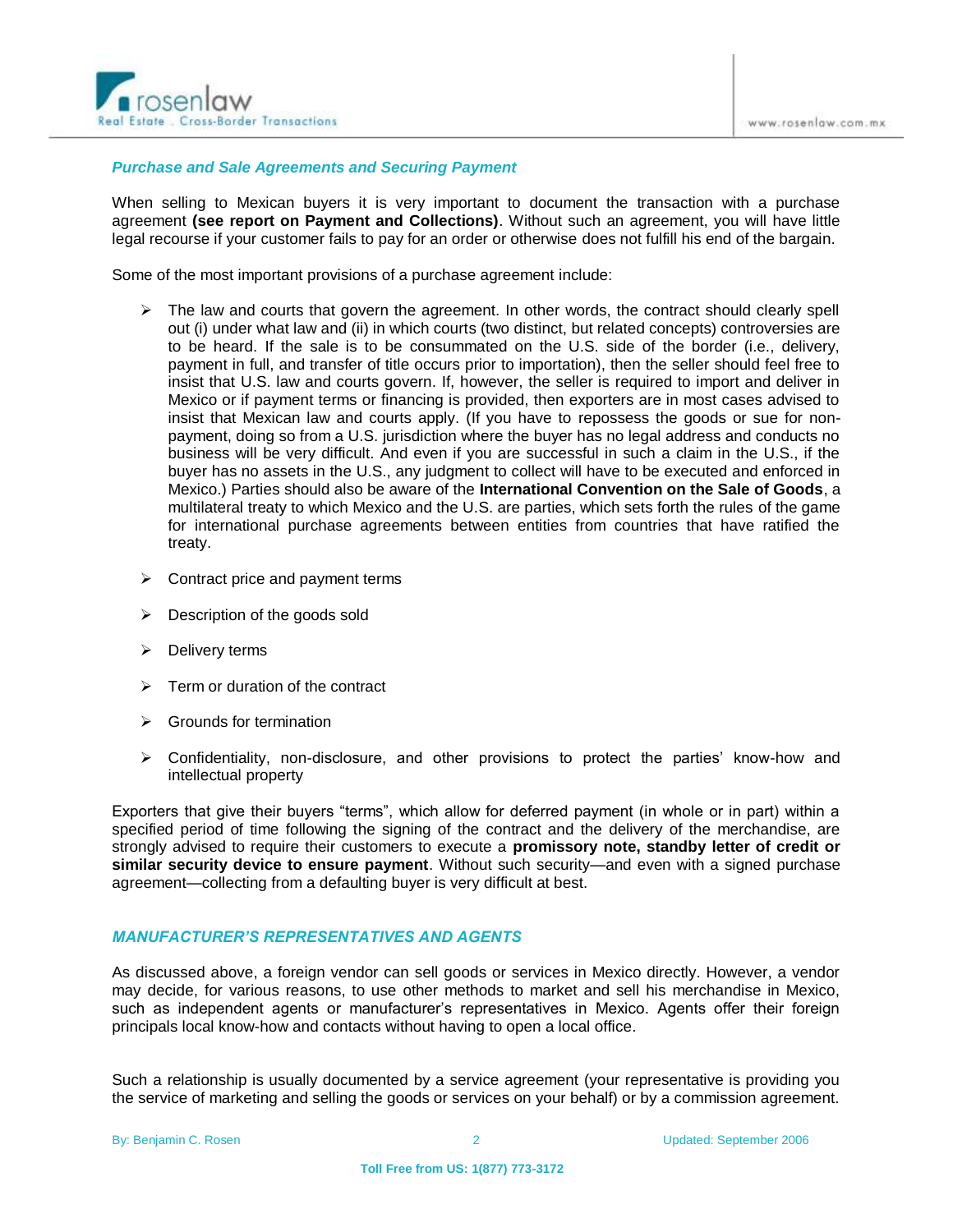

Under a commission agreement, the agent is paid a commission on sales made directly by the foreign company deriving from contracts and sales brought by the agent. Under a service agreement, the agent/service provider"s compensation may depend on sales (results) but also may involve a fee payable independent of the results.

Mexican law does not regulate the amount to be paid as a commission; however, for tax purposes the agent's commission will be considered regular income. The agent's obligations will typically include marketing and promoting the sale of the company's products in accordance with the company's policies. Agents do not assume the risk of product loss nor do they acquire title to the seller"s goods or keep inventories. The commission agreement must also specify if the agent may act on behalf and in the name of the company. Other clauses that may be agreed upon by the parties include: exclusivity, territory, intellectual property, payment conditions, labor relations, choice of law and jurisdiction, term and termination.

"Permanent establishment" issues **(see report on Tax Law)** may arise and should be addressed. Under Mexican and international tax law, a "permanent establishment" is a fixed place of business through which the business of an enterprise is wholly or partly carried out. Branches, agencies, offices, factories, and workshops are deemed permanent establishments. If your Mexican agent is not considered under law to be "independent" (e.g., he works only for you, takes orders from you, etc.), then you will have a permanent establishment in Mexico with respect to the activities the agent carries out on your behalf.

Another "red flag" associated with using an agent in Mexico is Mexican employment law **(see report on Labor Law)**. This law will typically apply only if your agent is an individual rather than a company. Therefore, the easiest way to avoid having to deal with employment law is to hire a company rather than an individual as your agent. Even still, it is important to ensure that the contract signed with the company clearly indicates that the agent"s/company"s employees are not your employees, and that in the event they sue you as their employer, the agent must indemnify you.

### *DISTRIBUTION*

Distributors are independent vendors who purchase products from the foreign seller then resell them to Mexican buyers. In other words, the distributor will purchase, take title, import and resell the exporter"s goods in a defined territory. Distributors may or may not keep inventories of the seller"s product. Distributors, unlike commission agents, derive their income from the difference between the wholesale price at which they purchase, and the retail price at which they sell. The risk of loss is assumed by the distributor upon accepting or receiving the goods sold. With the exception of clauses related to purchase and sale, distribution agreements typically include the same provisions found in agency agreements.

### *SUBSIDIARY SALES OFFICE*

Opening a Mexican subsidiary sales office will enable U.S. exporters to import products and deliver directly to their Mexican customers without the use of costly intermediaries. A subsidiary office will also enable exporters to employ exclusive sales representatives rather than having to rely on independent agents who may not fully represent exporters' interests.

The establishment of a subsidiary **(see report on Incorporation Procedures)** in Mexico requires incorporating a Mexican company, registering it in the National Foreign Investment Registry, and obtaining a Mexican taxpayer ID number (RFC). Other required steps will depend on the company"s proposed activity or purpose and the state in which it is incorporated.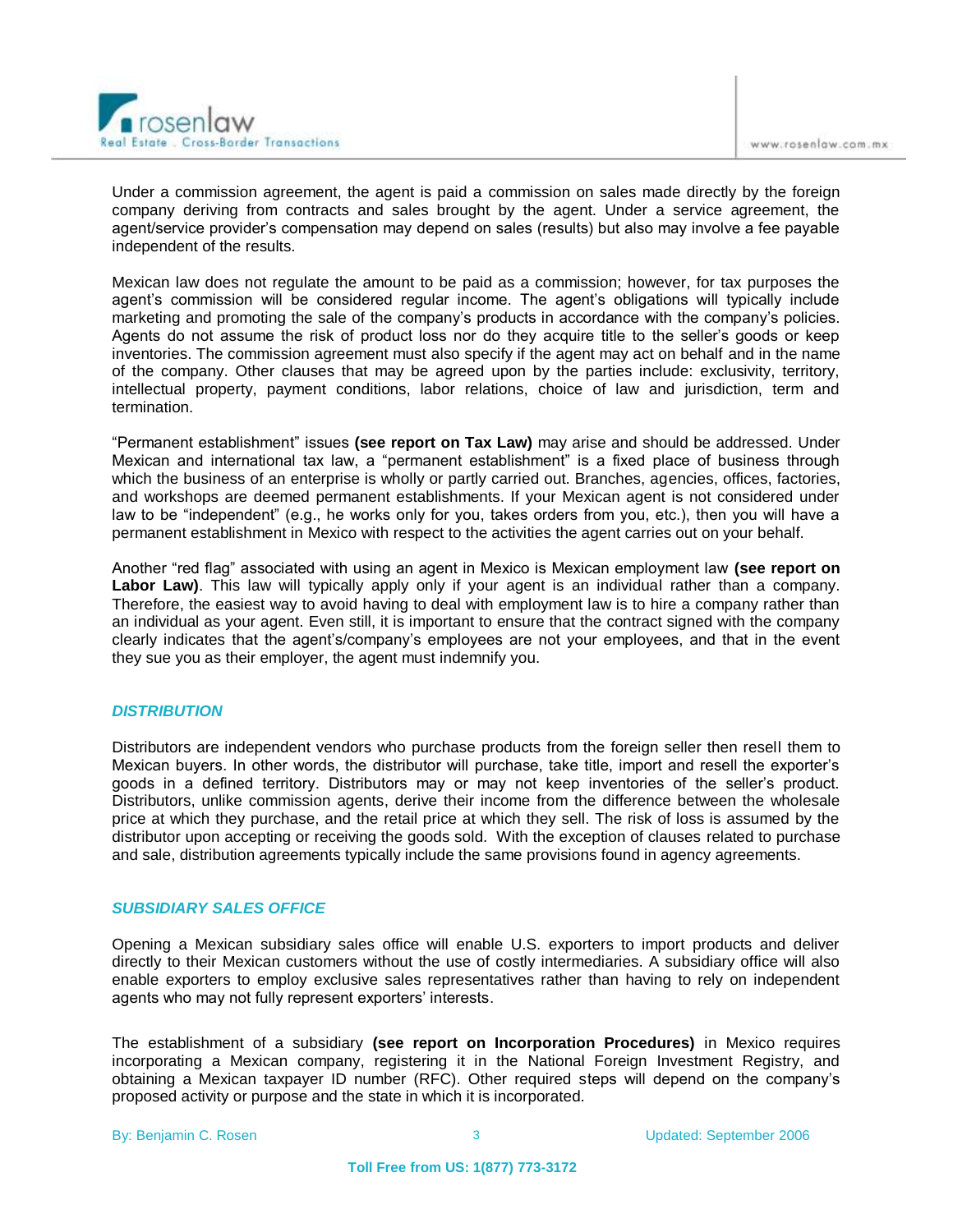

A subsidiary office is different from a branch office in that a subsidiary is a separate legal entity from the parent company. Thus, a subsidiary shields the parent company from liability in Mexico while a branch does not.

## *LICENSING AND FRANCHISING*

"Licensing and franchising" may apply to many different types of businesses, from manufacturing to software, to retail stores. A common denominator in all cases, however, is that the U.S. licensor/franchisor is granting to its Mexican counterpart the right to use and exploit intellectual property, know-how, or a trade secret in a defined jurisdiction.

For example, U.S. exporters may wish to establish a permanent, on-the-ground presence in Mexico but prefer not to run the risk of starting up their own facility in a foreign jurisdiction. In the case of equipment manufacturers, the U.S. supplier may choose to license specific technology and know-how (patents, trademarks, trade secrets and industrial secrets<sup>1</sup> such as design and manufacturing processes, etc.). Through the transfer of technology and license agreements, the licensee pays the licensor a royalty equal to a certain percentage of the sales produced by the licensor"s technology, as well as technical assistance agreements and service contracts. License agreements are also an essential part of any software distribution agreement.

If your "know-how" relates to the way you sell or market your goods or services in a uniform manner and depends on a certain image, then the appropriate vehicle may be a franchise agreement. Mexican law establishes that a franchise exists "when, along with the license to use a trademark, technical knowledge is transferred, or technical assistance is granted, to produce, sell goods or render services in a uniform manner and with the same commercial, administrative and operative methods established by the owner of the trademark, with the purpose of maintaining the quality, prestige and image of the products or services therein distinguished."

### *JOINT VENTURES*

A joint venture can be defined as the association of parties (individuals or legal entities), for a limited period of time, in which the parties jointly undertake a specific business enterprise. A joint venture can take any form agreed upon by the parties to develop the business, usually a joint venture agreement or joint venture entity.

All joint ventures involve a common denominator: the sharing of risk and reward. In the manufacturing arena, a joint venture will typically take the form of an equity arrangement whereby both the foreign and local partners share ownership of a new or existing manufacturing operation held by a joint venture entity. In sales and services, a joint venture may also be carried out through a joint venture company, but oftentimes the parties will prefer to formalize more of a "strategic alliance" through a joint venture agreement or similar accord in which the parties define the terms of their venture.

 $\overline{a}$ 

<sup>&</sup>lt;sup>1</sup> Industrial secrets are defined as "any information capable of industrial application maintained in confidence which may be useful to obtain or to maintain a competitive advantage in the performance of economic activities, which confidence the owner has taken measures to preserve, by labeling information as "confidential", "secret", or in a similar manner." An industrial secret must necessarily relate to the nature, characteristics or purposes of products, production methods or processes, or to the means or forms of distributing or marketing products, or rendering services.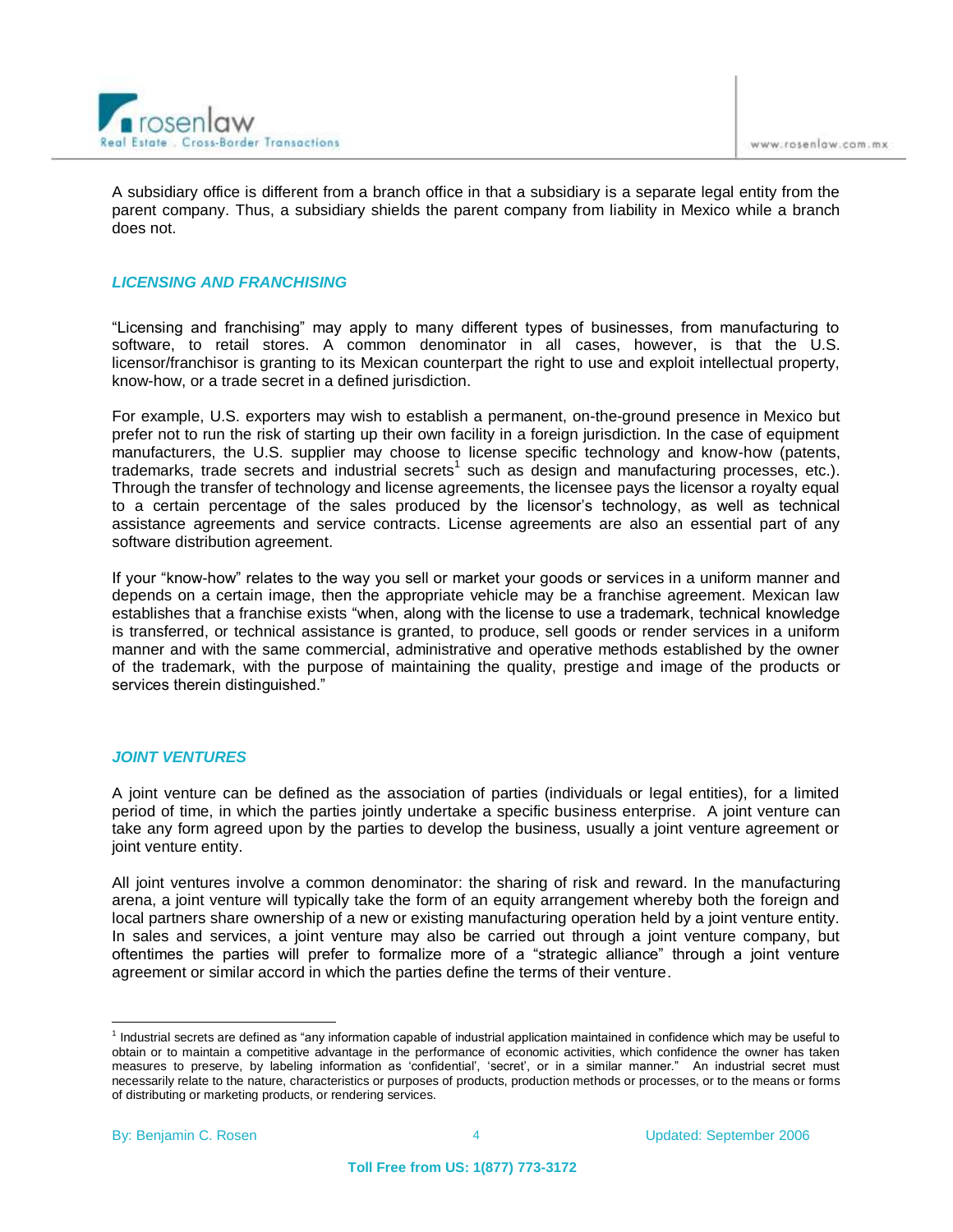

#### *i. Joint Venture Agreements*

Mexican law provides for a specific type of contractual joint venture referred to as an "*asociación en participación*". Under this type of joint venture agreement, the parties join efforts for a specific purpose or job: one partner (the active partner) assumes all contractual responsibilities and liability before third parties and the other partner (the silent partner) assumes responsibility only for providing services or capital to the joint venture. Upon completion of the defined job or objective, the agreement will terminate. The joint venture agreement will include the standard provisions discussed above. Other key provisions of joint venture agreements include sharing in profits or losses, indemnity, and rights and responsibilities of each party. The *asociación en participación* is not widely used in Mexico outside of construction contracts or other joint ventures in which one party provides the capital and the other performs the business.

In contrast, joint venture agreements of strategic alliance are much more widely used than an *asociación en participación* and offer the parties more flexibility in defining and tailoring the terms of their understanding. As another option, when the terms of your joint venture are not yet clearly defined, an MOU (memorandum of understanding) is a common and very useful way of formalizing an understanding with your Mexican counterpart to conduct jointly a specific business or project. Many parties will also execute a joint venture agreement as a complement to their joint venture company, to serve the purpose of establishing the broader rights and responsibilities of the parties.

#### *ii. Joint Venture Companies*

Many U.S. companies looking to develop and carry out a specific business in Mexico with a given Mexican partner choose to create a joint venture company. The most important aspect of the joint venture company that you must negotiate with your Mexican partner is the bylaws or "*estatutos*" of the entity. The bylaws spell out the framework and "rules of the game" of the joint venture and address issues such as corporate governance, ownership percentages, deadlock provisions, transfer of shares, withdrawal, increasing and decreasing capital, buyout provisions, the distribution of profits and losses, minority rights, calling, convening and taking resolutions at shareholders and board meetings, as well as dissolving the company, among other important matters. Joint venture companies can also be created by the U.S. partner purchasing a percentage of the shares in an existing company previously held only by the Mexican partner (i.e., an acquisition). Whatever the approach, the joint venture company will exist validly under Mexican law, and will therefore be obligated to pay taxes and comply with other requirements established by Mexican law. The advantage of a joint venture company as opposed to a simple joint venture agreement is that the former is more effective in protecting the investment of the U.S. investor.

As a final note, regardless of the type of joint venture used, before entering into the venture, U.S. companies are advised to perform legal, financial, and reputational due diligence on their Mexican partner. Indeed, a lack of proper due diligence on partners during the initial stages may result in much more serious legal and operational problems in the future.

#### *QUESTIONS & ANSWERS*

*Question: when hiring a Mexican agent, will the individual be considered an employee?*

**Answer**: **It depends on whether the agent is "subordinate" to the principal or "independent" (i.e., represents others in addition to you).**